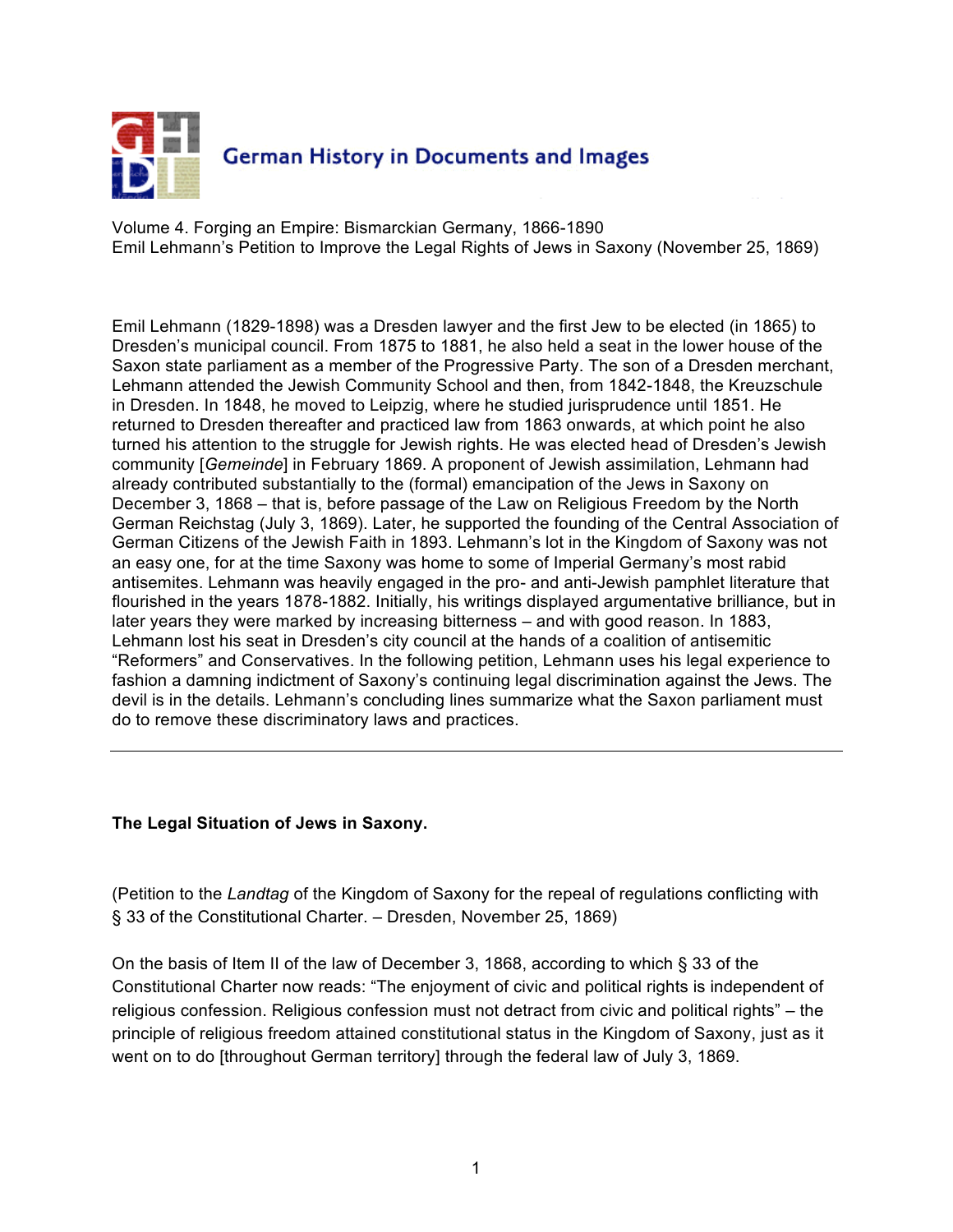Nonetheless, in some respects the legislation of our fatherland [the Kingdom of Saxony] and its legal practices still do not everywhere conform to this constitutional principle. And if the respectfully undersigned feels pressed (initially from his confessional standpoint as an Israelite) to point out these instances, which appear to him in need of remedying, then he is not only following a dictate of duty in the interest of his co-religionists; rather, he is also hoping to contribute to the cause of religious freedom in general.

### I.

The decree issued on August 12, 1869, concerning the effects of equality for religious denominations in civic and political terms [*Law and Administration Gazette* from 1869, p. 239] orders that, "to eliminate doubts and misunderstandings that have arisen regarding the retroactive effect of the regulation under Item II of the law cited above from December 3, 1868, and the federal law of July 3, 1869, on the regulations at the state [*Land*] level," the following are invalidated:

a) the law and decree of August 16, 1838, aside from an exception in § 2 regarding names,

b) the decree of May 6, 1839, concerning the residence of foreign Jews in Dresden and Leipzig, c) § 13 of the law of July 2, 1852,

d) a passage in the first clause and the entire second clause in § 41 of the Municipal Code, whereas (§ 2)

"what shall be left in place in the future is the regulation, to be controlled by authorities to the present extent, that any Jew living in Saxony must go by a certain inherited last name and a first name that must be preserved without alteration and used in legal dealings of any sort."

Insofar as this decree, as its introduction indicates, aims to eliminate doubts about the retroactive force of the current § 33 of the Constitutional Charter with respect to the existing legislation, its utility is hardly subject to doubt. Closer inspection, however, immediately reveals the difficulty of imposing the form of a short decree on something that is supposed to express the notion: all contrary regulations are repealed.

For the decree does not suffice on this score, and nor does it remain within the narrow confines of a merely explanatory, instructive decree.

With the principle of freedom of religion and the principle of civic and political equality for all denominations having taken effect, all laws and decrees stating the contrary have lapsed.

If some of these lapsed laws are considered separately, without taking the rest of them into consideration as well, doubts may easily emerge as to whether precisely these laws might not actually continue to hold validity. This is, for example, certainly not the case with the following regulations [which are invalid], even though they were not mentioned in the decree: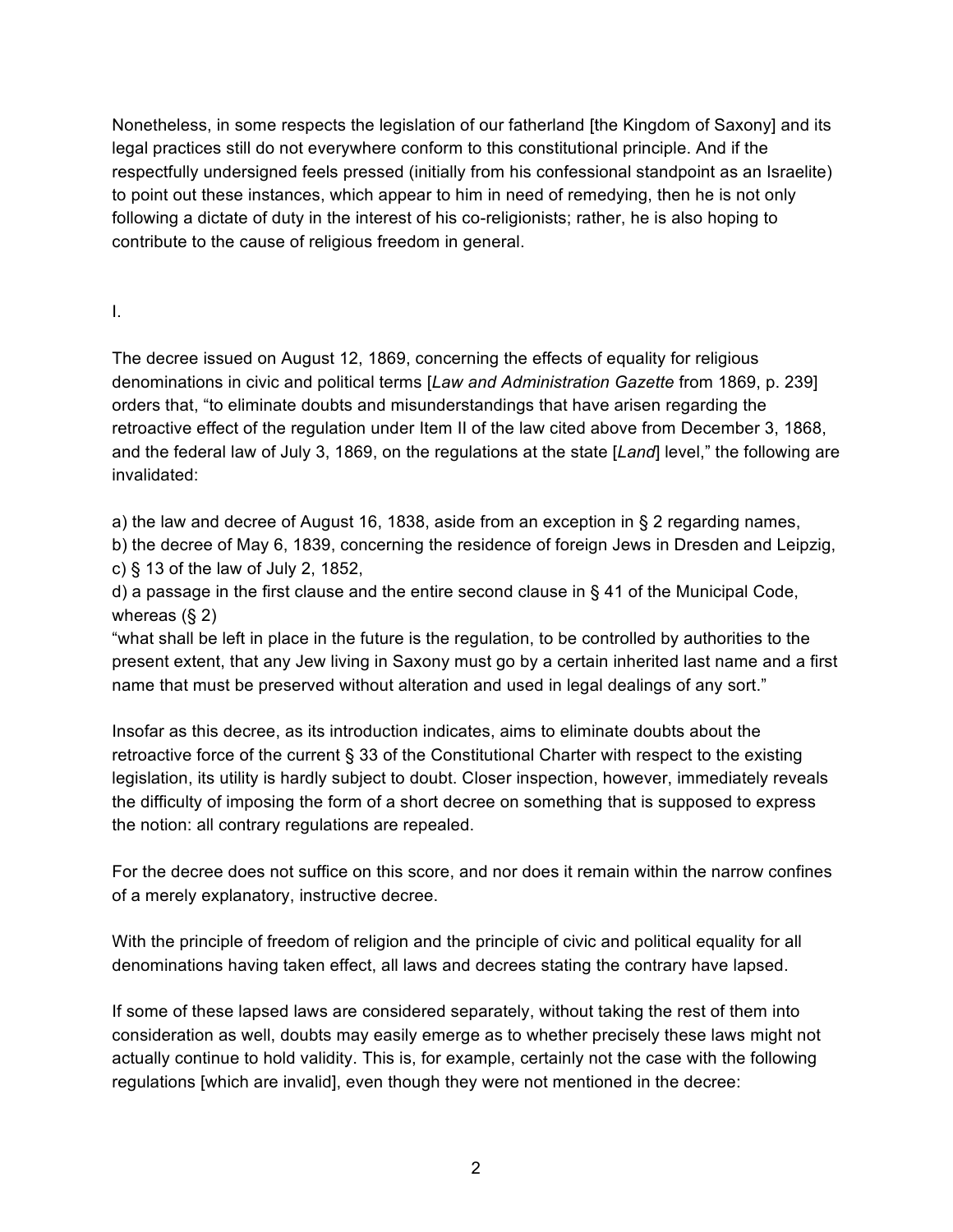1. the decree of May 6, 1839, pertaining to marriage among Jews. This decree is based on the regulations, described as closed, contained in the law of May 6, 1839, and includes in §§ 2 to 4 a number of rules that have not been applied for a long time. The regulation in § 2 has been superseded by the decree specified for clergymen of all denominations of February 5, 1852; the norm in §§ 3 and 4, according to which Saxon Jews may get married abroad or to foreign women only by authority of the Interior Ministry, has not been applied for several decades at least. Nevertheless, the decree was only formally repealed through the law of December 3, 1868. Likewise, the same decree invalidates the following:

2. No. 6 and 7 of the decree of July 5, 1867, concerning the implementation of the Constitution of the North German Confederation.

Far more important appears the invalidation effected by

3. the words: "as a rule, the difference in religion does not establish any difference in civil law," which are contained in § 51 of the Civil Code of January 2, 1863. This sentence is justified in its motives [Siebenhaar, *Kommentar* I, page 83] with the fact that "in accordance with § 33 of the Constitutional Charter, the Christian religion alone as it is represented in the Christian ecclesiastical societies accepted in Saxony grants the full enjoyment of all civic rights; therefore, all non-Christians hold a special position." Against this regulation, its motivation, and against the application to civil law of § 33 of the Constitutional Charter in effect at the time, the Israelite religious communities in Dresden and Leipzig, with the author of this petition acting on their behalf, issued complaints on April 30, 1861, pointing to the more adequate version in § 46 of the former draft: "The difference in religion and of status has no influence on private rights, except as far as this is specifically stipulated by laws."

What remained, however, were the words "as a rule," because exceptions definitely continued to be in effect with respect to Jews who are not Saxon citizens, as well as other non-Christians, e.g., Muslims and heathens. [Siebenhaar loc. cit. p. 85.]

After all of these exceptions have now been eliminated by the older version of § 33 of the Constitution Charter, it is necessary to omit the words "as a rule" in § 51 of the Civil Code, even if the form of a decree does not suffice for this purpose.

4. The drawing up and renewal of a restriction conflicting with § 33 of the constitutional document has a far more serious effect than an omission, as it can be read in § 2 of the decree quoted word for word earlier.<sup>1</sup> The regulation thus stipulated and repeated on the maintenance of unalterable first and last names is – under the proviso that dispensations may be ordered in exceptional cases – quite appropriate *per se* and necessary in the interest of legal security, not

1 Meaning: "what shall be left in place in the future is the regulation, to be controlled by authorities to the present extent, that any Jew living in Saxony must go by a certain inherited last name and a first name that must be preserved without alteration and used in legal dealings of any sort." – trans.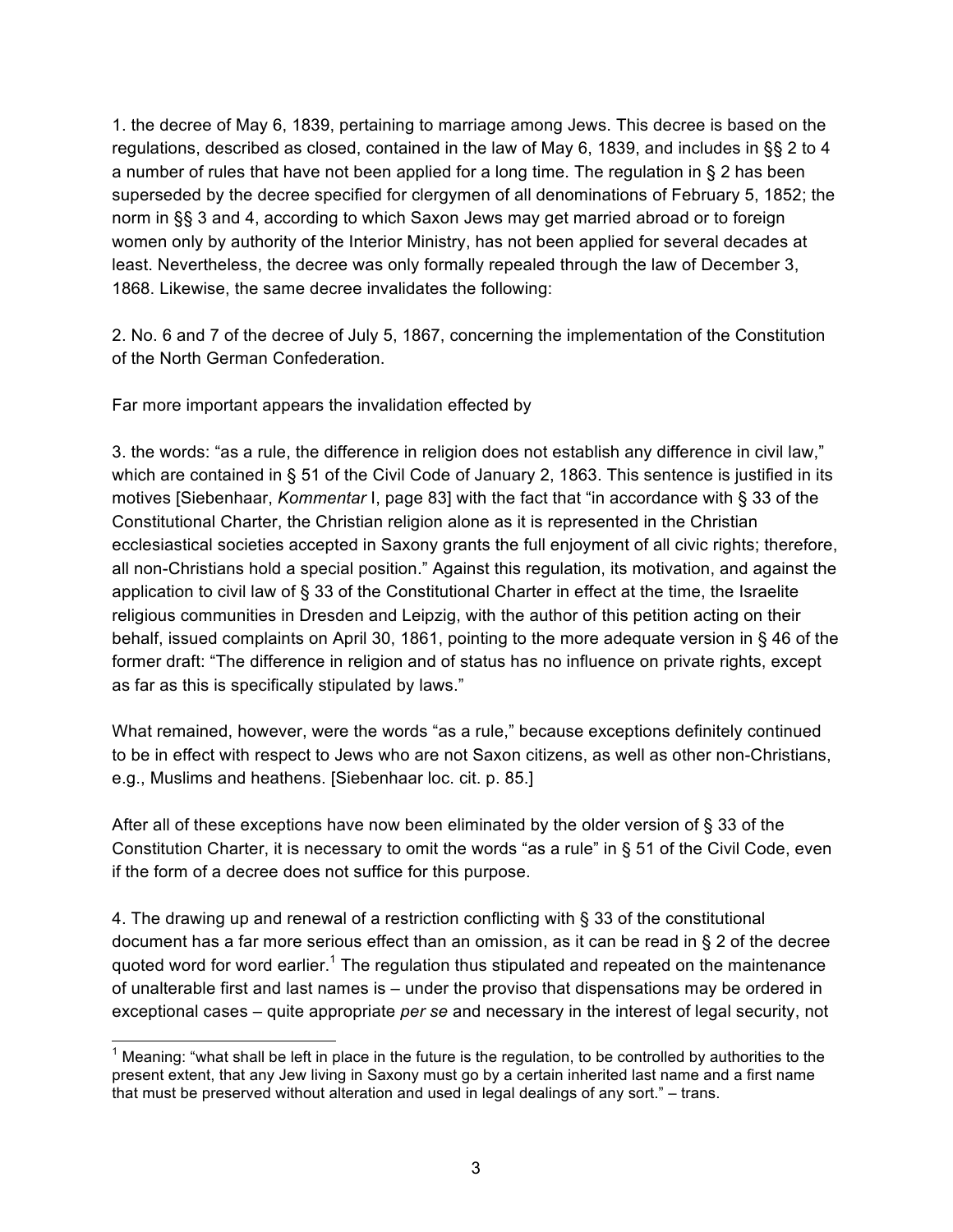only for Jews exclusively but also for everyone. Nevertheless, the legislation of our fatherland lacks a universally applicable legal norm, so that baptisms of proselytes and other occasions have witnessed successful name changes without permission by the authorities or the government; not to mention the practice so common in earlier times of heavy-handedly translating first names into their Latin, Greek, French, and English equivalents (Gottlieb to Theophil, Johann to Jean, etc.). If now even the Royal Ministry of the Interior, in a decree published a few weeks ago, starts with the assumption: that the principle of inalterability was already observed in the past with regard to the first names of Christian citizens and shall be observed in the future, then this principle lacks the desirable legal basis *per se*, so that especially according to the sentence "what is not prohibited, is allowed," the right associated with the fatherly authority of name-giving does not rule out the changing of names.

But if no law currently exists on the inalterability of first and last names for citizens, then making it an obligation for a single category of co-religionists conflicts with the current § 33 of the Constitutional Charter and thus repeatedly establishes a restriction based on denominational grounds.

The regulation concerned is based on § 9 of the law of August 16, 1838 [*Law and Administration Gazette* from 1838, p. 396] and § 8 of the implementing ordinance issued on the same date [in idem, p. 399].

The former law, passed – as the introduction indicates – in order to "grant an expedient improvement to the civil conditions of local Jews," rules that "as far as it has not already happened," every Jew at home has to adopt a certain hereditary last name and submit it for approval by the local authority.

From this very proper interim regulation, the implementing ordinance has drawn the further conclusion, which is appropriate *per se* but definitely does not belong to an implementing ordinance accompanying a law that does not contain anything on the matter, that: "once adopted, a Jew's real name can neither be changed later on nor replaced with another name, but has to be preserved without alteration and used in civil life and in legal dealings of any sort."

There is no need to explain that the leap from last to first name had not even been legally admissible in that implementing ordinance, just as the regulation, for its part, is incompatible with a literal interpretation. In accordance with it, a Jew would not be allowed to conclude any legal transaction without specifying his first name! – The law and decree of August 16, 1838, have become ineffective for domestic Jews by virtue of the basic rights published in the decree of March 2, 1849, and the law of May 12, 1851, § 3 – until recently, when the long-forgotten regulation that it included, and, with it, the incongruity of the law and the decree already in place in those days, was renewed by means of regulation. Based on what has been said, no doubt should remain that § 2 of the decree of August 12, 1869, cannot be upheld vis-à-vis the law, indeed vis-à-vis the constitutional law.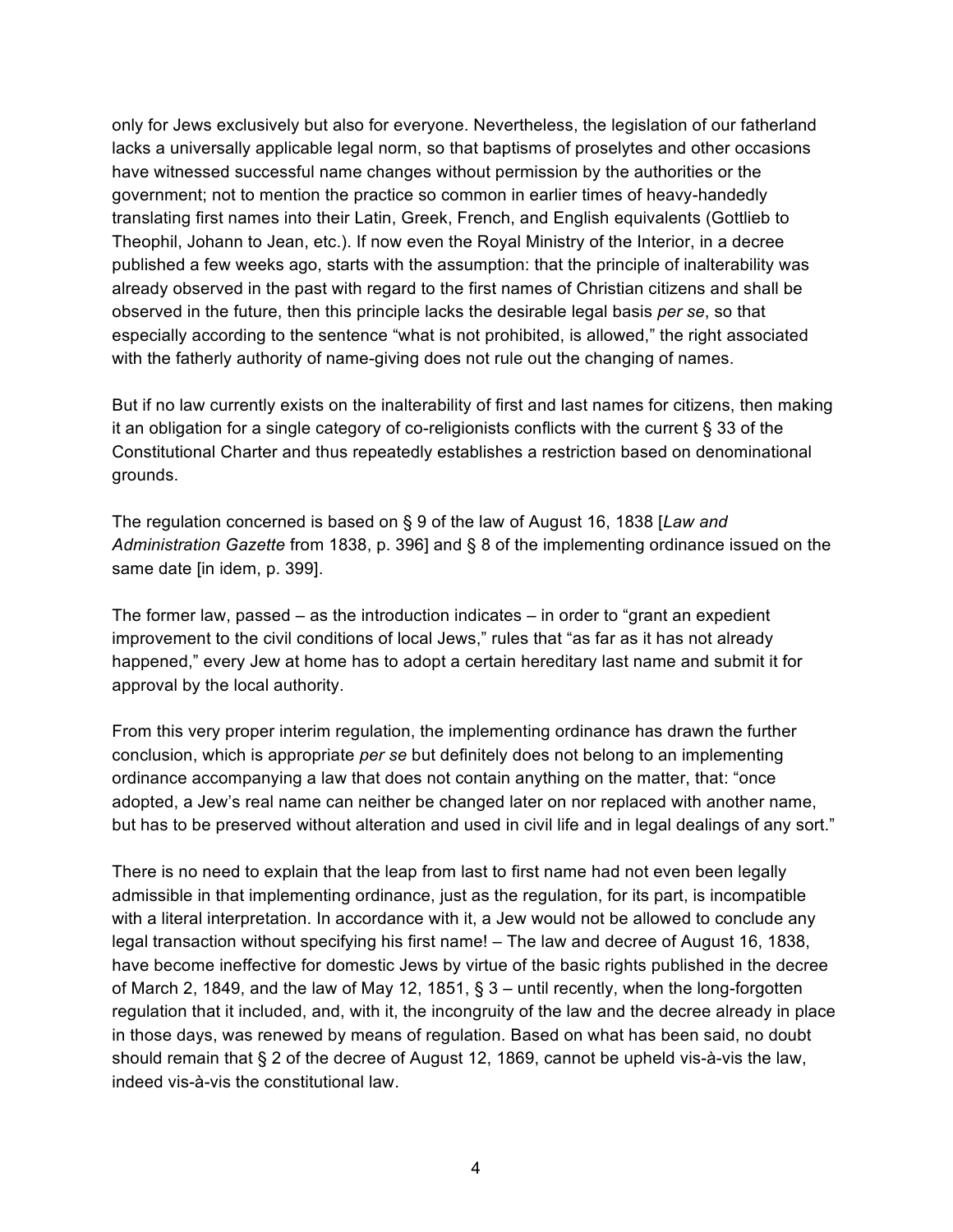II.

The principle of equality for all citizens irrespective of their denominational affiliation as stated in the present § 33 of the Constitutional Charter disturbs the syllogism that the Constitutional Charter stated in §§ 32, 33, and 56.

The three sections correspond with each other only in the earlier version. They express the idea: Everyone enjoys freedom of conscience but only the accepted Christian religious societies have civic and political equality as well as freedom of worship.

The intermediate link is eliminated, and now everyone is entitled to civic and political equality. The consequence of this is that there can no longer be an opposition between *religio recepta* and *religio tolerata*, of admitted and tolerated religion, for this would contradict the principle of civic legal equality. In fact, none of the constitutions – which, in accordance with the "Basic Rights of the German People," make the enjoyment of political rights independent of religious denomination – preserve the preference of any one denomination over another.

From this perspective, subjecting §§ 32 and 56 to a revision may be justified.

This revision, by the way, could be carried out by merging both sections to the effect that: "Each inhabitant of the state is granted complete freedom of conscience and freedom of public worship  $\lceil$ ...] paragraph 2 of § 56."

### III.

Strictly speaking, the prohibition stated in § 1617 of the Civil Code: "Christians cannot enter into marriage with persons not professing a belief in the Christian religion – " does not contain a restriction specifically for non-Christians, since it affects Christian citizens evenly as well. Nevertheless, with proper appreciation for the underlying motive, scholarship has understood this regulation to be imposed specifically on the Jews. [Schmidt, *Vorlesungen über Sächs. Privatrecht* I, p. 66.]

If, however, this work also states that § 1617 "has upheld" the prohibition on marriage, one must contradict this for the same reasons that have already been emphasized in the aforementioned petition of 1861, whose validity has recently been acknowledged by the authorities. The Civil Code has not upheld but newly established this prohibition on marriage.

The author begs leave to repeat the relevant passages from that older petition:

"Whereas the special motives of the draft in question do not take the stated principle into consideration at all, treating it as natural, the following was given as grounds for a similarly formulated original draft (1418):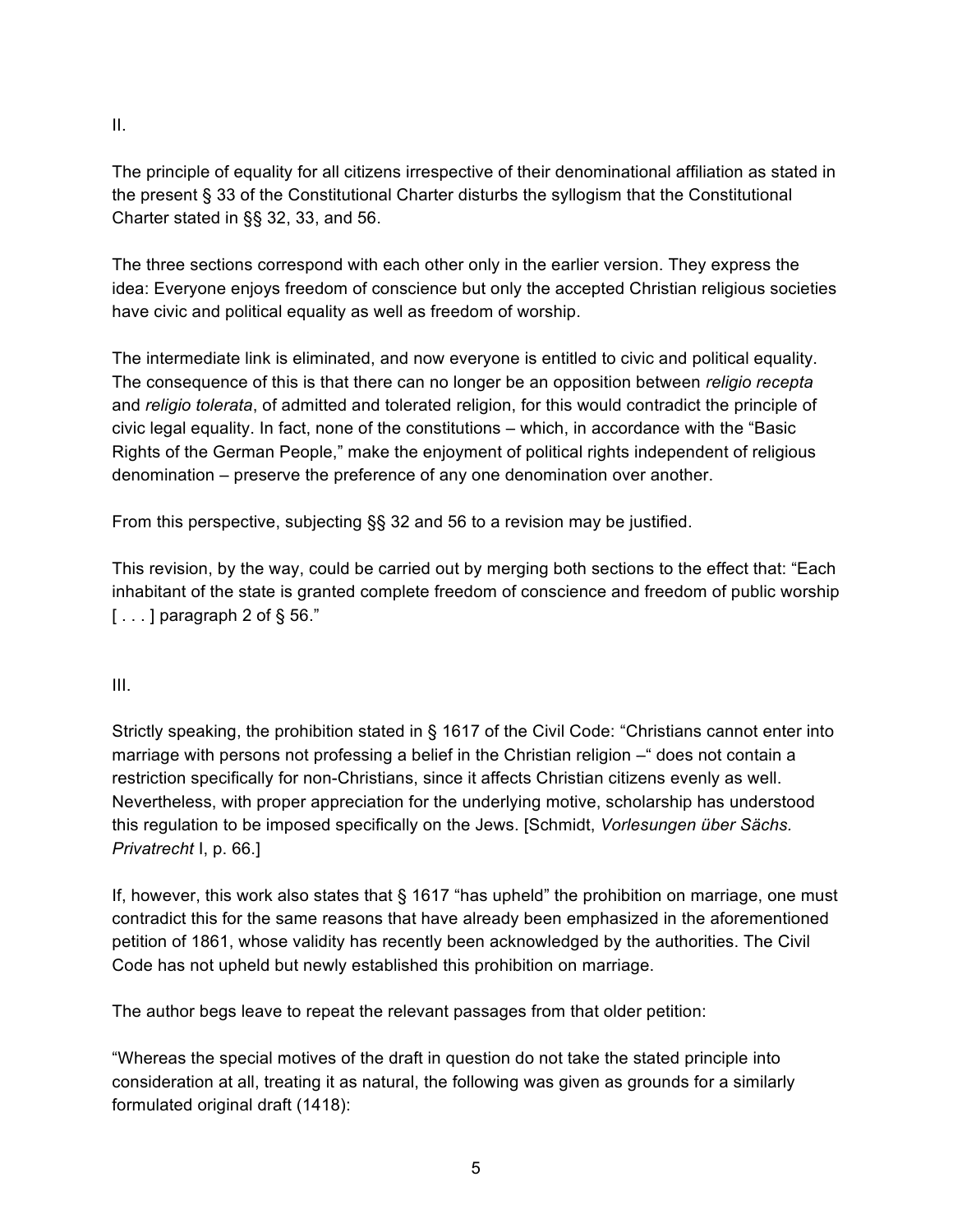'The difference in religion has been transferred from existing law as an impediment to marriage, because no domestic bliss can be expected from marriages between Christians and non-Christians. The fundamentals of Christian religion diverge so substantially from the dogmas of other religions, their confessors are so dissimilar, that lasting love in marriage and good and uniform child rearing cannot be expected unless an indifference regarding religion by both spouses already exists at the time of the wedding or develops during the marriage. In its legislation, however, the state must not assume such a prerequisite.'"

To begin with, the question is whether, according to existing laws, marriages between Jews and Christians are absolutely prohibited.

This question would be answered affirmatively according to ancient Roman law, but this is not the case according to Saxon, or even Old Saxon, law.

Roman law stipulated an unconditional prohibition in 1. 6 cod. de Judaeis I. 9.

In this passage, marriage between Jews and Christians is threatened with nothing less than the penalties for adultery.

Yet this section of the codex has never been applied unconditionally, and at all times, in either Germany as a whole or Saxony in particular.

 $[...]$ 

And if one interprets the question only from this perspective, if one disregards recent legislative outcomes, then this alone is enough to raise reservations about a piece of legislation that intends only now, after 1000 years of silence, to incorporate into particular law a Roman legal prohibition from a distant period whose views on the influence of religion on legal capacity have been long since overridden, and that, according to the monumental character of the present draft, also intends to pass that legacy on to late descendants!" –

The fate of this petition, which was submitted in 1861, is described in Siebenhaar, *Kommentar* III., p. 28.

The unambiguous prohibition on marriage in accordance with Protestant ecclesiastical law declared [in this petition] was not confirmed by the aforementioned Saxon teachers of ecclesiastical law.

The author of this petition was also fortunate enough to find support for his view in the following legal case from the senior authorities.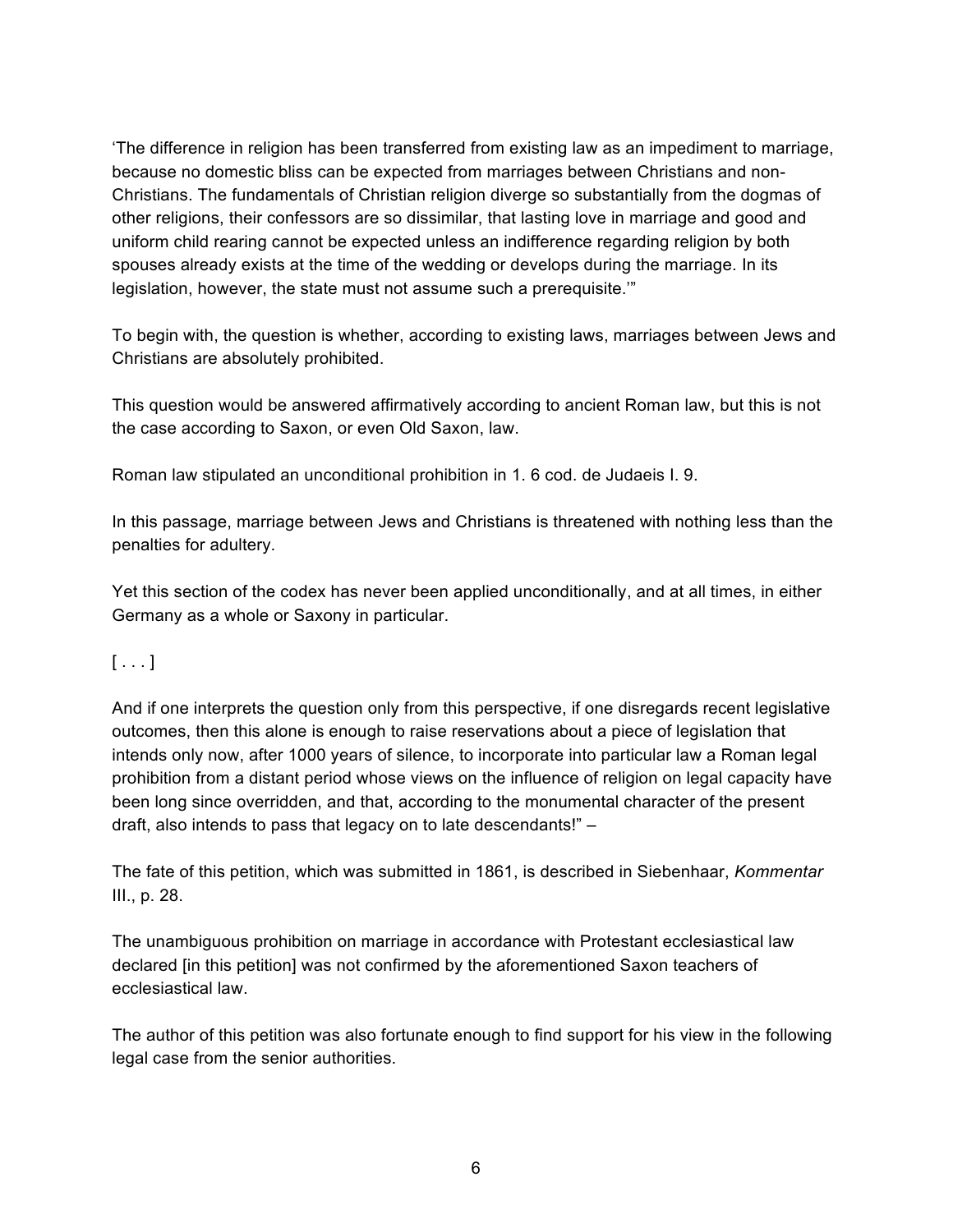[In the legal case concerning the legal status of children from a Jewish-Christian marriage] the Royal Ministry of Cultural Affairs and Public Education decreed on May 9, 1867:

"that the union of the persons named would have to be deemed void both materially and formally, since the regulation contained in § 1617 of the Civil Code only encompassed that which had already been legal in Saxony before the promulgation of this Code and that, as a result, the children produced from this relationship were to be regarded as extramarital."

Accordingly, the Royal District Administration instructed the Dresden City Council on May 22, 1867, to take official steps against the cohabitation of the persons in question in accordance with § 1621 of the Civil Code.

And, indeed, based on this decree and by means of resolution dated July 12, 1867, the Royal Police Department in Dresden, to which the City Council had to delegate the matter, ordered the woman to leave the accommodation occupied by the man to avoid a fine of 20 groschen<sup>2</sup> or two days of arrest and then ordered the man under penalty not to permit the woman to live there after that time. In response to the appeal lodged in conjunction with a request for dispensation, which emphasized above all that according to the older legislation relevant in this case such marriages were not prohibited by law in Saxony, on November 8,1867, the Royal Ministry of the Interior repealed the expulsion order, while the Royal Ministry of Cultural Affairs and Public Education issued a dispensation and, by a decree dated July 6, 1868, declared the marriage valid on the following grounds:

"That according to the Civil Code, marriage between Christians and Jews is void *ipso jure*, even without, as a rule, the requirement of judicial explanation, is beyond doubt. The case under review, however, involves a union sealed before the promulgation of the Civil Code. How such a relationship should be assessed is doubtful, however; for even though Canon Law already contains strict regulations against such marriages, it has been impossible to develop an unambiguous and consistent practice, not least because of the rarity of these cases. What is certain, however, is the fact that one desisted from proceeding with the kind of full force perhaps justified by canon law, feeling prompted instead to refrain from an explicit annulment, without, however, elaborating on the possible legal consequences, whose evaluation does not belong to the jurisdiction of the undersigned ministry. After repeated consideration, the ministry has now come to the conclusion that the case at issue ought to be treated in the same way."

This process proves that with § 1617 the Civil Code has undergone a step backwards, one that certainly cannot be wished for even by an unbiased supporter of the status quo.

With this regulation and its justification, our Civil Code has in fact regressed even further back than the almost 100-year-old Prussian Common Law, which, in its version: "A Christian cannot enter marriage with persons who are prevented by the principles of their religion from submitting

2 Starting in 1840,1 groschen equaled 10 pfennigs in Saxony – trans.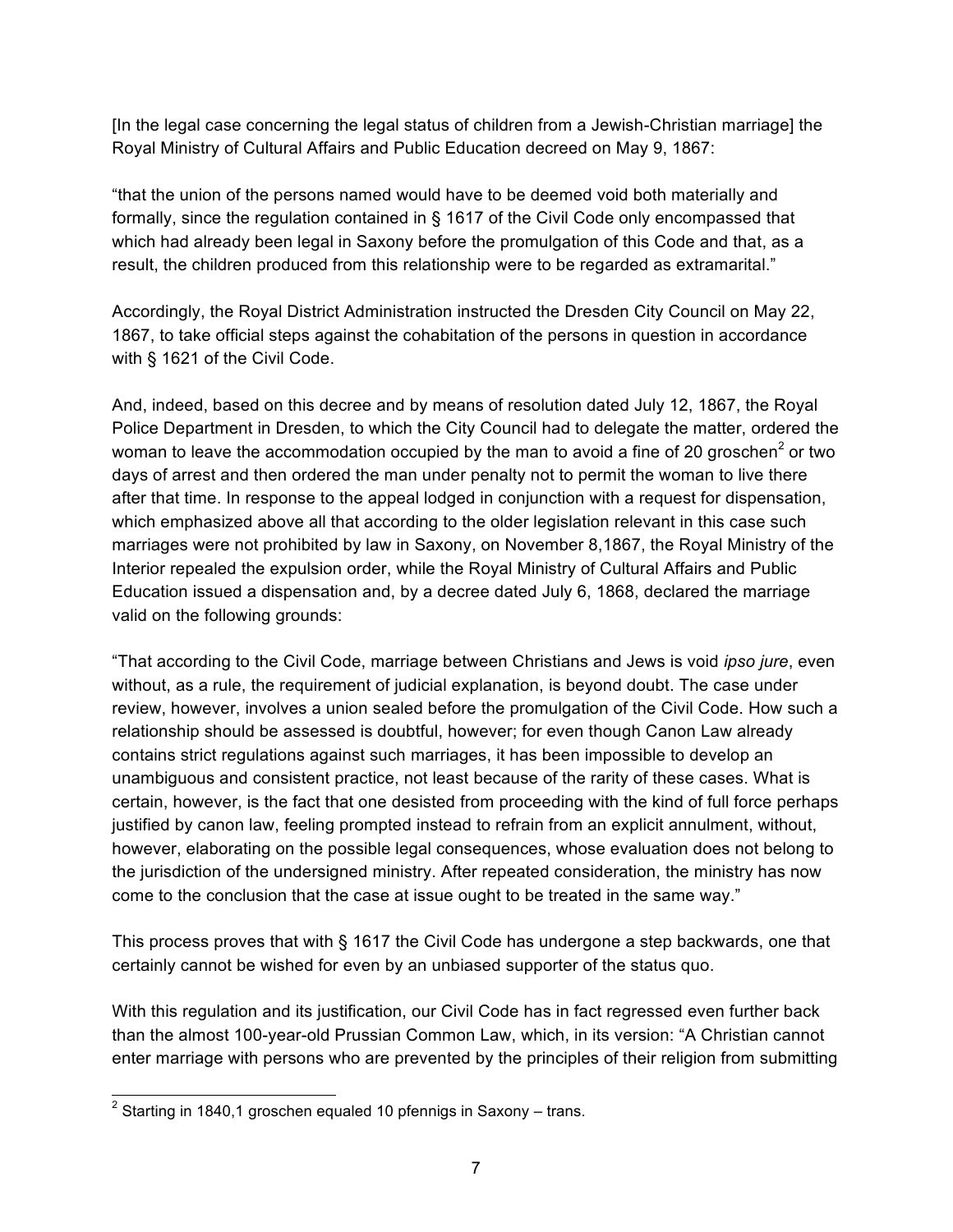to the Christian laws of marriage," [II. Part I. Heading § 36] intended to loosen prohibitions on marriages between Christians and Jews, as the following statement by Suarez, one of the authors of the Prussian Civil Code, proves: "Why would one wish to practically prohibit marriages between Jews and Christians? There is nothing in the Christian marriage laws that a Jewess could not submit to completely. Therefore, if she does not take issue with the wedding liturgy, she may marry a Christian at any time. After all, Paul allows Christians to get married to heathens." [Linde, *Zeitschrift für Civilrecht und Prozeß*, new edition IV. 13.]

Most recently, as Grolman already emphasized in the aforementioned publication, in the form of civil marriage, one has found the most suitable way to eliminate all the obstacles that clergymen could possibly erect.

# $[\ldots]$

What has been seen in states with civil marriage seems to indicate that this institution would not deprive God of what is God's, that spouses married by civil ceremony, whatever their denomination, not only seek and find the inner agreement of souls but also outer consecration of the house of God.

Based on the unanimous expert's reports of Judicial Privy Councilor Professor Dr. Wasserschleben in Gießen and the recognized authority on matrimonial law, Prof. Dr. Emil Friedberg (then in Freiburg im Breisgau), the Eighth German Jurists' Meeting has voiced its support for the introduction of civil marriage and for lifting the ban on marriages between Christians and non-Christians, [*Deliberations of the VIIIth German Jurists' Meeting I*, p. 253, p. 271]; so now the question must be deemed settled in academic terms.

Therefore, it is only a matter of time before §§ 1617 and 1588 of the Civil Code will be eliminated in Saxony as well; that this should happen quickly is to be hoped for all the more since the issue at stake is freeing the Civil Code from the shadow of a backward step.

 $[ \ldots ]$ 

# IX.

The overall outcome of this portrayal of the current legal situation of Jews in Saxony leads to the following petitions: